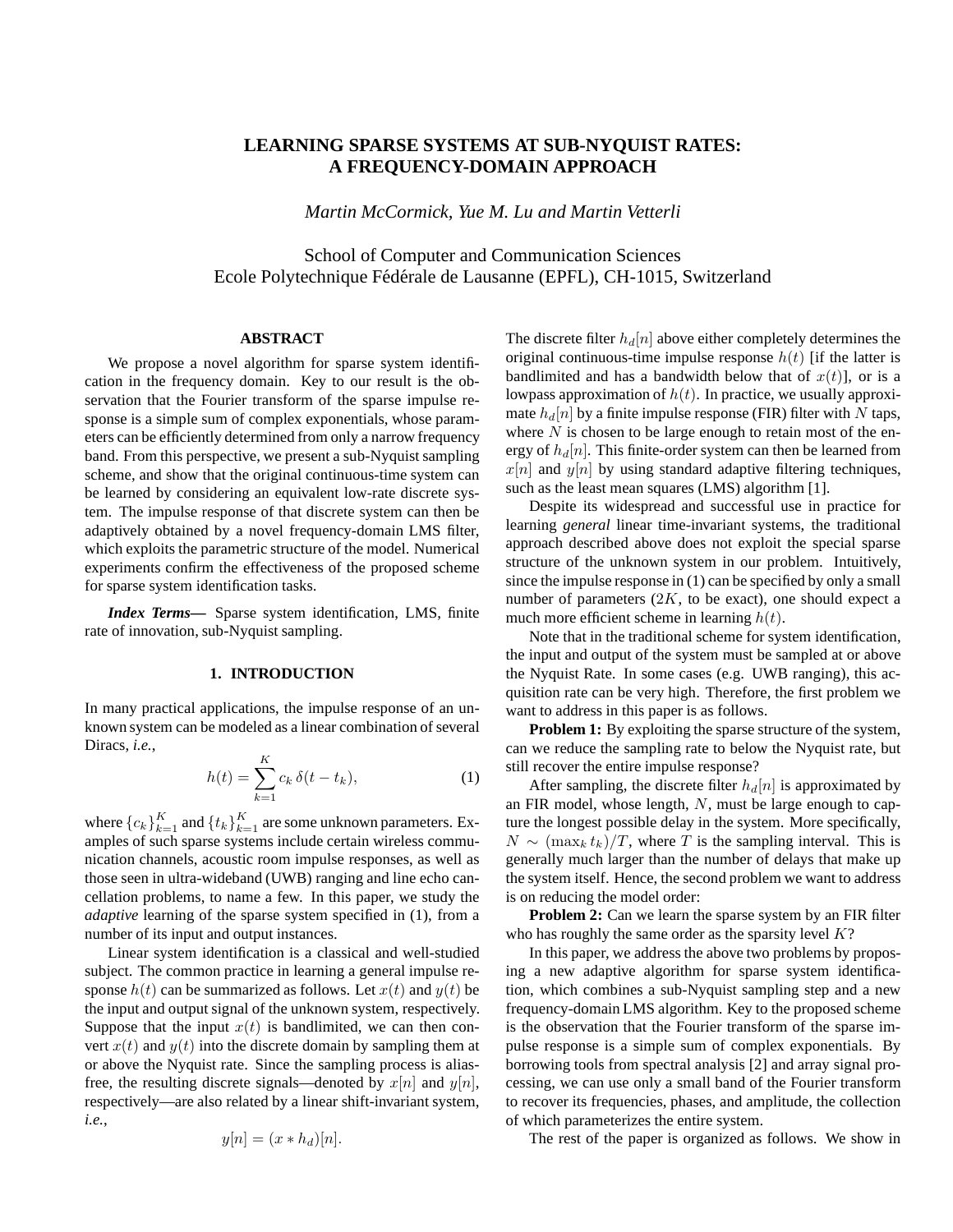

**Fig. 1**. The block diagram of the proposed sparse system identification algorithm.

Section 2 that the original continuous-time system can be *equivalently* determined by considering a sampled discrete-time system, whose sampling rate can vary freely below the Nyquist rate. Meanwhile, with sufficient subsampling, this equivalent discrete system can be learned by running LMS for an FIR filter with only  $2K$  taps. By exploiting the prior knowledge of the complex exponential structure, we present in Section 3 a new frequency-domain LMS algorithm with significantly improved convergence performance. The parameters of the original continuous-time system can then be recovered by standard tools in harmonic retrieval, as outlined in Section 4. Numerical experiments in Section 5 confirm the effectiveness and efficiency of the proposed sub-Nyquist algorithm for sparse system identification.

## **2. A SUB-NYQUIST SAMPLING SCHEME FOR SPARSE SYSTEM IDENTIFICATION**

Figure 1 shows the block diagram of the proposed algorithm for learning a continuous-time sparse impulse response  $h(t)$  as specified in (1). We first apply a frequency modulation  $e^{-j\Omega_0 t}$  to the input  $x(t)$  and the output  $y(t)$ , each of which is then passed through a lowpass filter  $L(\Omega)$ , defined as

$$
L(\Omega) = 1_{[-\pi/T, \pi/T]}(\Omega),\tag{2}
$$

where  $\mathbb{1}_{\mathcal{F}}(\cdot)$  denotes the indicator function defined on an interval  $F$ . Subsequently, we sample the two filtered signals at rate  $1/T$  and obtain

$$
x_T[n] \stackrel{\text{def}}{=} x(nT)
$$
 and  $y_T[n] \stackrel{\text{def}}{=} y(nT)$ .

Note that the traditional setup for system identification as described in Section 1 can be regarded as a special case of the

above scheme, when we set the modulation frequency  $\Omega_0 = 0$ and let the sampling rate  $1/T$  equal to the Nyquist rate of the input signal  $x(t)$ . In what follows, we are interested in cases when the acquisition rate  $1/T$  is lower than the Nyquist rate.

**Lemma 1** *The discrete signals*  $x_T[n]$  *and*  $y_T[n]$  *are related by a discrete-time filtering operation*

$$
y_T[n] = (x_T * h_T)[n],
$$

*where the filter*  $h_T[n]$  *has a discrete-time Fourier transform* 

$$
H_T(e^{j\omega}) = \sum_{k=1}^{K} c_k e^{-j\Omega_0 t_k} e^{-j\omega t_k/T}.
$$
 (3)

**Proof:** The specification of the lowpass filter  $L(\Omega)$  in (2) guarantees that there is no aliasing in the sampling process. Consequently, the discrete-time Fourier transform of  $x_T[n]$  can be obtained as

$$
X_T(e^{j\omega}) = \frac{1}{T}X\left(\frac{\omega}{T} + \Omega_0\right), \quad \text{for } |\omega| \le \pi,
$$
 (4)

where  $X(\Omega)$  denotes the continuous-time Fourier transform of  $x(t)$ . Similarly, for  $y_T[n]$ , we have

$$
Y_T(e^{j\omega}) = \frac{1}{T} Y\left(\frac{\omega}{T} + \Omega_0\right)
$$
  
=  $\frac{1}{T} X\left(\frac{\omega}{T} + \Omega_0\right) H\left(\frac{\omega}{T} + \Omega_0\right)$ , for  $|\omega| \le \pi$ , (5)

where  $H(\Omega)$  is the Fourier transform of  $h(t)$ . From the definition of  $h(t)$  in (1),

$$
H(\Omega) = \sum_{k=1}^{K} c_k e^{-j\Omega t_k}.
$$

Substitute the above equality into (5) and compare with (4), we can verify that

$$
Y_T(e^{j\omega}) = X_T(e^{j\omega})H_T(e^{j\omega}),
$$

where  $H_T(e^{j\omega})$  is as defined in (3).

**Proposition 1** *The sampled discrete-time system*  $h_T[n]$  *specified in* (3) *completely determines the original continuous-time sparse system* h(t)*.*

**Proof:** On the one hand, the parameters  $\{t_k\}_{k=1}^K$  and  $\{c_k\}_{k=1}^K$ from (3) clearly determine  $h(t)$ . On the other hand, it is wellknown from harmonic retrieval [2] that these parameters can be uniquely determined from at least 2K values of  $H_T(e^{j\omega})$ , with a variety of algorithms available for that purpose. See Section 4 for an outline of a concrete algorithm.

**Remark 1** *In principle, Proposition 1 holds for arbitrary choices of*  $T$  *or*  $\Omega_0$ *. Thus, by increasing*  $T$ *, the sampling rate for the equivalent discrete-time system can be set to well below the Nyquist rate. Additionally, the modulation frequency*  $\Omega_0$  *can be used to select a frequency band of* x(t) *with the highest signal to noise ratio (SNR). This is useful when either the input signal* x(t) *or the noise is not white.*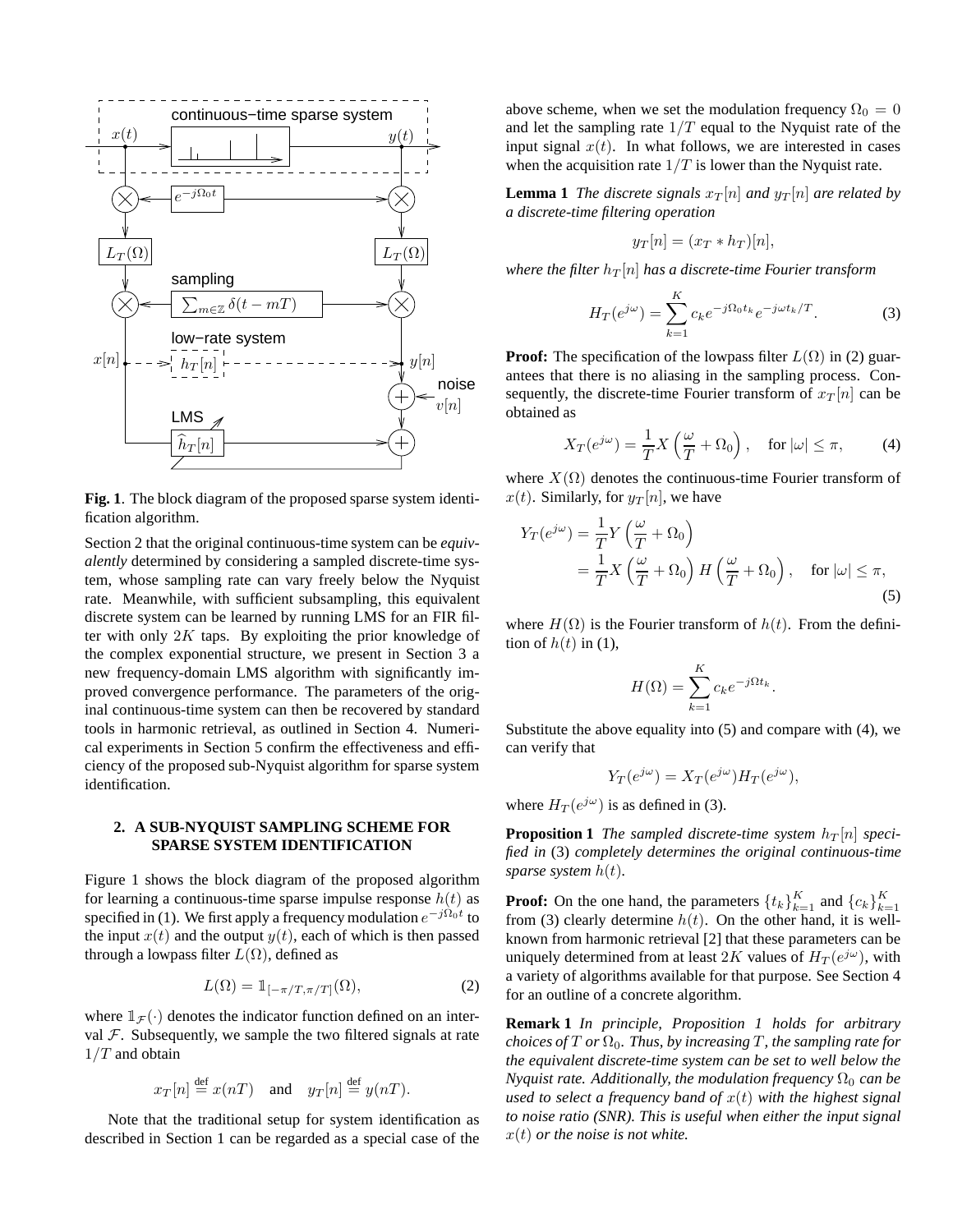#### **3. LEARNING THE DISCRETE-TIME SYSTEM**

In this section, we present a novel frequency-domain LMS algorithm for learning the equivalent low-rate discrete-time system specified in Proposition 1.

#### **3.1. FIR Model Approximation**

It follows from (3) that the discrete-time filter  $h_T[n]$  has the form

$$
h_T[n] = \sum_{k=1}^{K} c_k e^{-j\Omega_0 t_k} \frac{\sin(\pi(n - t_k/T))}{\pi(n - t_k/T)}.
$$

In general, this filter is of infinite length, unless the  $t_k$  parameters are all integer multiples of  $T$ . In what follows, we approximate  $h_T[n]$  by an FIR filter of length N, where

$$
N \ge \left\lceil \frac{\max(t_i)}{T} \right\rceil + c. \tag{6}
$$

for some constant  $c$ . We can show that, even for relatively small c, the above truncated FIR filter, denoted by  $\hat{h}_T[n]$ , can capture most of the energy of  $h_T[n].^1$ 

Furthermore, we can show that the discrete Fourier transform (DFT) of the truncated filter, denoted by  $H[m]$ , can be well approximated by a discretized version of (3), *i.e.*,

$$
H_m = \sum_{k=1}^{K} c_k e^{-j\Omega_0 t_k} e^{-j2\pi \frac{t_k m}{TN}}, \quad m = 0, 1, \dots, N - 1.
$$
 (7)

By increasing the sampling interval  $T$ , the model order  $N$ can be decreased, subject to the constraint in (6). In our following discussions, however, we set the lower bound of  $N$  to be  $2K + 1$ , the reason of which will be clear in Section 4.

#### **3.2. A New Frequency-Domain LMS Algorithm**

Many types of adaptive filters can be used to learn the FIR filter  $\widetilde{h}_T[n]$ , or equivalently its DFT,  ${H_m}_{m=0}^{N-1}$ . The frequencydomain LMS algorithm (FLMS) [1], in particular, learns the latter directly; at each iteration, an estimate  $\widehat{\boldsymbol{H}} = [\widehat{H}_0,...,\widehat{H}_{N-1}]^T$ is made by following a gradient descent step.

In this work, we propose an improved frequency-domain LMS algorithm that can exploit the special parametric structure of the filter given in (7). First, we form a Toeplitz matrix

$$
\mathbf{A} = \begin{bmatrix} H_L & H_{L-1} & \dots & H_0 \\ H_{L+1} & H_L & \dots & H_1 \\ \vdots & \ddots & \ddots & \vdots \\ H_N & H_{N-1} & \dots & H_{N-L} \end{bmatrix}_{(N-L+1)\times(L+1)}, \quad (8)
$$

where  $L = \lfloor \frac{N}{2} \rfloor$ . In the noiseless case, it can be shown that the rank of  $A$  must be equal to  $K$  [3]. This property can be used to accelerate the convergence of the FLMS algorithm, as summarized in the following procedure, which we call the Cadzow-FLMS.

For each iteration of FLMS, let  $\widehat{H}_n$  denote the current estimate of the DFT.

- 1. Find the standard update vector of FLMS, and call it S. In normal FLMS, the next estimate would be  $\mathbf{H}_{n+1} =$  $\widetilde{H}_{n} + S.$
- 2. Form the Toeplitz matrix A from  $\widehat{H}_{n+1}$ .
- 3. To enforce the rank condition, compute the SVD  $A =$  $US\overline{V}^T$ . Build a diagonal matrix  $S'$  from  $S$  by zeroing all terms less than the  $K$  most significant ones and produce  $A' = US' \overline{V}^T$ .
- 4. Compute C, the denoised version of  $\widehat{H}_{n+1}$ , by averaging the diagonals of  $A'$ .

5. Update 
$$
\widehat{H}_{n+1} = \widehat{H}_n + S + (I - \frac{S\overline{S}^T}{\overline{S}^T S})(C - \widehat{H}_n)
$$
.

Intuitively, the SVD "denoising" step brings the current estimate closer to the model assumption in (7). Meanwhile, the matrix  $(I - \frac{S\overline{S}^T}{\overline{S}^T G})$  $\frac{SS}{S^{T}S}$ ) in the last step of the update procedure ensures that the inner product between S and the "denoised" update  $C$ is always positive, which is important in guaranteeing the convergence of the above algorithm. Due to space limitations, we omit further discussions on this convergence property.

Numerical experiments in Section 5 show that the proposed algorithm described above can dramatically improve the convergence rate and the steady state error of the FLMS with sparse system identification.

## **4. RECOVERING THE ORIGINAL CONTINUOUS-TIME SPARSE SYSTEM**

After finding the FIR model  $H[m]$  as in (7), the final step in our algorithm is to estimate the parameters  ${c_k}$  and  ${t_k}$ , which are then used to reconstruct the original continuous-time sparse impulse response  $h(t)$ .

Many algorithms are available for this parameter estimation task. See [2] for an extensive review. In what follows, we briefly outline the Prony's method, which is used in our experiments.

- 1. From the Fourier coefficients  $\left\{\widehat{H}_m\right\}_{m=0}^{N-1}$  $m=0$  learned from the Cadzow-FLMS algorithm, form the Toeplitz matrix A as in (8). This time, set the parameter  $L = K + 1$ .
- 2. Perform the SVD of  $\boldsymbol{A} = \boldsymbol{U}\boldsymbol{S}\,\overline{\boldsymbol{V}}^T$ .
- 3. Take the smallest right singular vector,  $\boldsymbol{a} = [a_0, a_1, ..., a_k]^T$ , *i.e.*, the column of  $V$  with the smallest singular value. Form a Kth-order polynomial whose coefficients are elements of  $\boldsymbol{a}$ . The K zeros of this polynomial lie directly on the complex exponential frequencies. Taking the complex angles of these roots then gives a list of  $2\pi$ -normalized frequencies.

<sup>&</sup>lt;sup>1</sup>For example,  $c = 5$  will include at least 99% of this sidelobe energy for the largest  $t_k$  in the worst case.